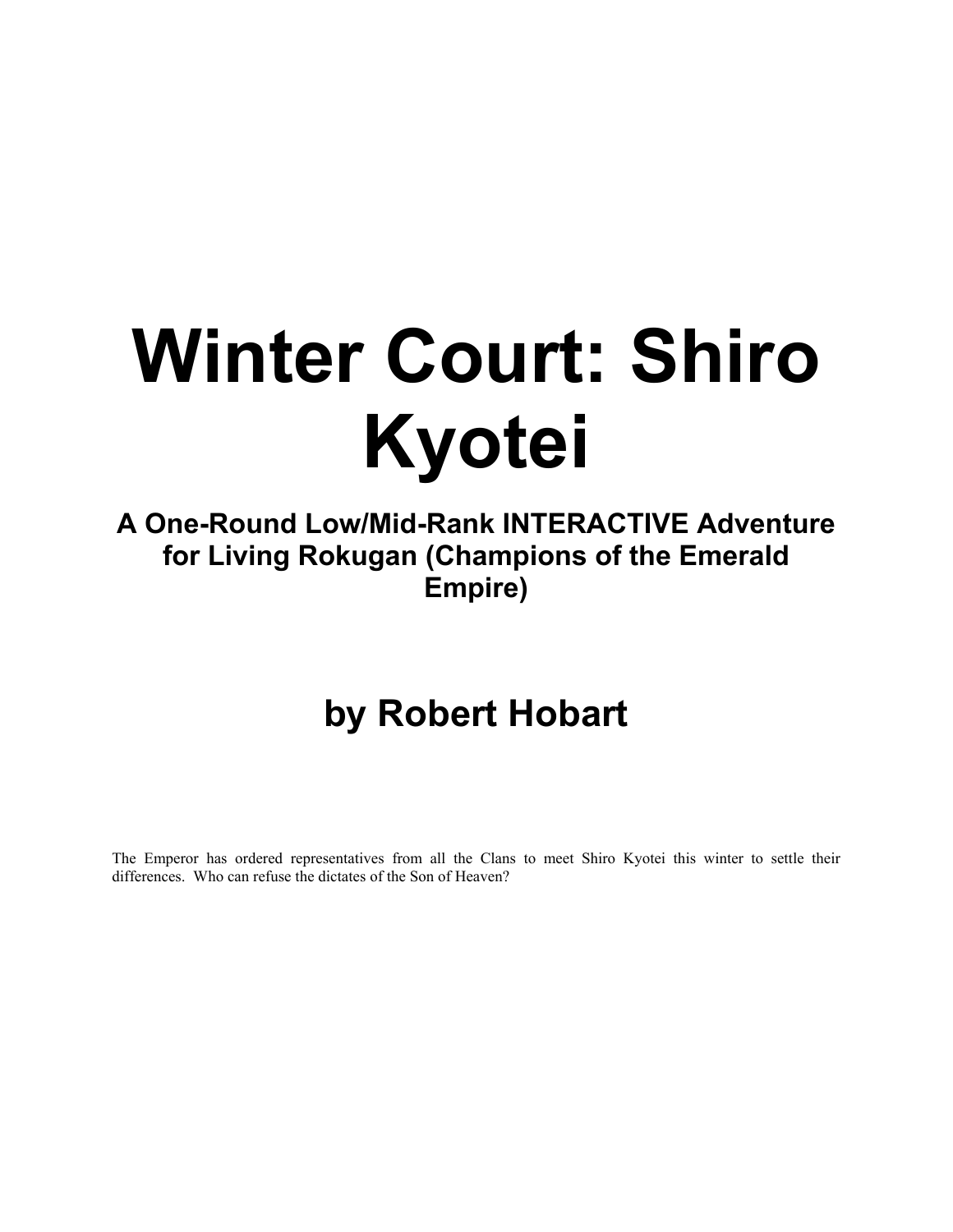## **GM's Information**

THIS TOURNAMENT SHOULD NOT BE RUN COLD!

This adventure is a Low-Mid Rank adventure. This means that only Rank 1 through 3 characters should be allowed to play. This adventure was not written with Rank 4 or higher characters in mind and cannot anticipate what these characters may bring to the table.

The world of Rokugan is a cross between feudal Japan and China. It is set in an age of honorable samurai, serving their Lords (Daimyos) and Empire. Remember that family names come before personal names. Akodo Toturi is from the Akodo family and his personal name is Toturi.

A note on female designations: If a samurai has the designation of –ko, then the samurai is a female. For example, if you see Samurai-ko, then this denotes a female samurai.

A note on commerce in Rokugan: Samurai are not supposed to care about worldly possessions, especially money. A samurai pays a commoner as if the money is meaningless, a concession to the commoner's silly needs. Between samurai, the exchange of money and merchandise is an exchange of "gifts."

CREDIT where it is DUE: Shiro Kyotei and its daimyo first appeared in the published L5R adventure Veil of Honor (Alderac, 1998).

## **Notes on this Adventure**

This adventure is designed to run as an Interactive, in essence a LARP (Live Action Role-Playing) event, in which the players portray their characters directly for much of the time. There will also be the opportunity for the players to run their characters through a "miniadventure" which will be done in the normal table-top style. The total event should, if possible, be run in a five-hour time slot to give the players the maximum time to accomplish their goals.

We encourage conventions which run this event to incorporate additional "flavor" elements, such as costumes, authentic props, or catered Japanese food. These will add considerably to the experience of the adventure.

#### Restrictions on Player Actions

During the Interactive, all players and judges should observe the following restrictions and guidelines in order to ensure that the event runs smoothly.

- **No Touching.** Touching in public is a major Rokugani taboo, and should be observed in play. Any player who willingly touches another automatically loses a point of Honor. Repeated offenses can result in the expulsion of the player from the Interactive.
- **Resolving Events.** Players should seek, whenever possible, to resolve their interactions through role-play rather than by rolling dice. If a player absolutely wishes to perform an action that requires rolling dice, s/he should seek out one of the event judges to have their action adjudicated.
- **Making Purchases.** Players may spend Koku to purchase items from the Taka's Treasures booth. PCs cannot combine their money to make purchases. The judge who plays Yasuki Taka may opt to give certain players a 1-koku discount on the price of an item, if that player has done something to earn Taka's favor.
- **NPCs.** There are several NPCs who can potentially attend the Winter Court. These are listed at the end of the module. The three most important NPCs (Otomo Hiroshi, Yasuki Taka, Doji/Tsume Takashi) should be played by the judges of the event. The rest of the NPCs are less vital to the story, and can be filled out with players who do not normally have Living Rokugan characters, or who would prefer not to play their normal character.

## **Adventure Background**

The PCs and NPCs have gathered for the winter in Shiro Kyotei, a small Crane castle located at the juncture of Crane, Lion, and Phoenix lands. They are here to negotiate the resolution of a number of issues which threaten to breach the peace of the Empire. The Emperor has commanded that representatives of each clan meet in a quiet castle where they will not be distracted by the clamor and courtly games of the larger Winter Courts. The Imperial Advisor, Kakita Yoshi, suggested Shiro Kyotei, a minor castle in a key (and easily accessible) strategic location. The castle overlooks the Kintani Valley, a fertile territory in the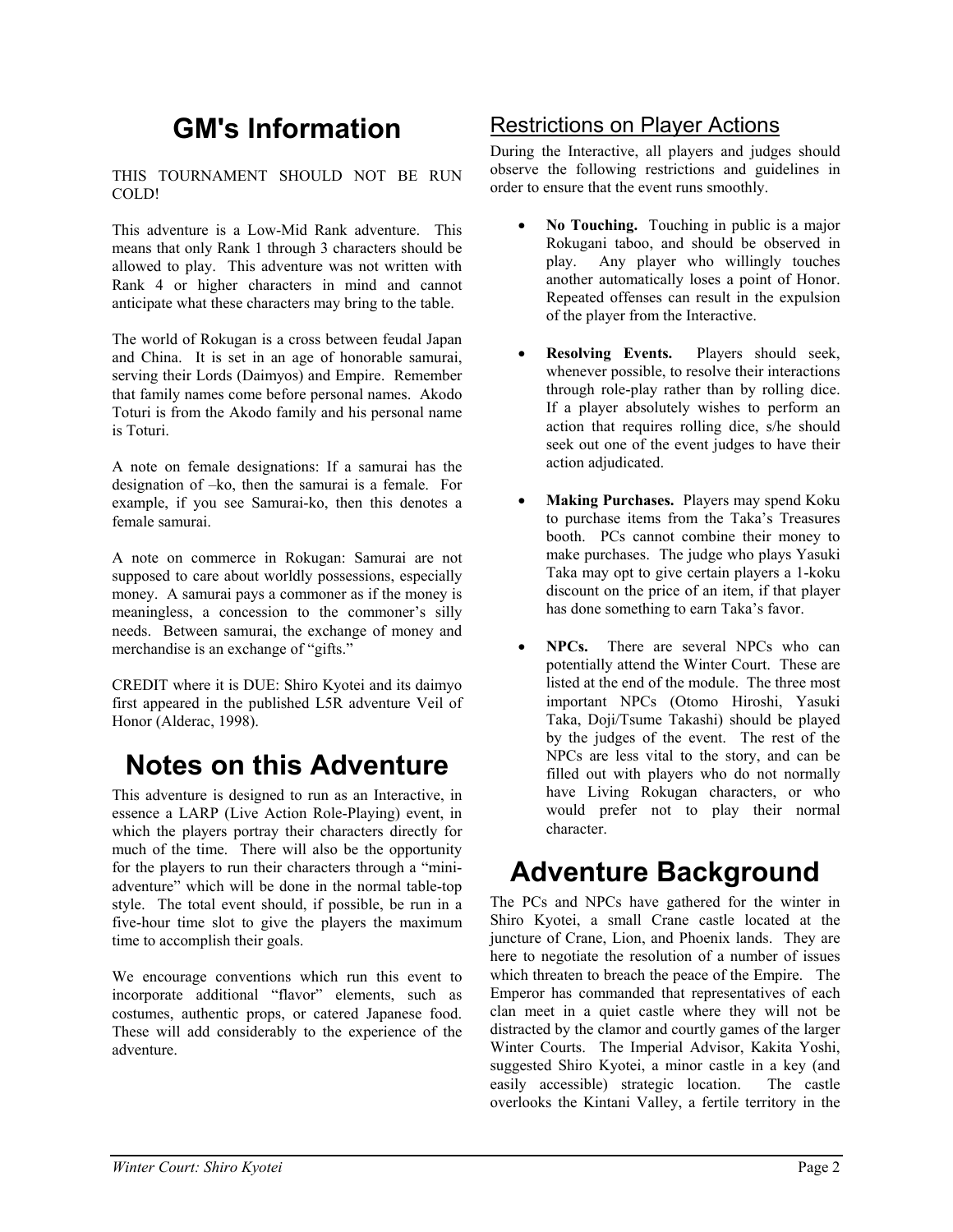northern Crane lands, located a day's travel east of Toshi Ranbo. The Lion and Phoenix borders are both close. The Emperor agreed with this location, and now the representatives have gathered for a winter of quiet negotiations.

#### Shiro Kyotei

Shiro Kyotei's history can be learned by any PC who rolls **History**, **Lore: Lion Clan**, **Lore: Crane Clan**, or any other similar skill (with the **Intelligence** trait) at TN 10. The castle was Lion up until twenty years ago, when Tsume Takashi's ambitious father, Tsume Retsu, took the castle and destroyed the entire Lion family who had held it, slaughtering them to the last child. Although his aggressive actions privately appalled the Crane Champion, Doji Satsume, he had no choice but to publicly praise Retsu's actions. Coming on the heels of the Crane's acquisition of their other northern territories in a political maneuver (again, at the expense of the Lion), this left bitter wounds which the Lion have not forgotten.

Tsume Retsu died four years ago. The circumstances surrounding his death (described on Tsume Takashi's character sheet) are considered a SECRET. All that is known publicly is that he was murdered by a ronin.

#### The PCs and their goals

Each of the PCs is here as a representative of their Clan, and each Clan has specific goals and objectives they must try to achieve at the Winter Court. They also have certain assets which they can use to achieve these goals. Clan-specific handouts are available for each Great Clan, and should be distributed to their representatives when they arrive. Certain Clans (the Unicorn, Lion, and Crane) should always be represented, by NPCs if there are no PCs available from them.

Ronin PCs will be here as representatives of the City of the Rich Frog. Their handout reads appropriately.

Minor Clan PCs have wangled invitations here, but have no "stake" in matters unless they are Mantis (in which case they receive an objective handout) or Dragonfly (in which case they share the goals of the Dragon Clan).

**CHRONOLOGY:** For those who are interested, the Winter Court depicted in this adventure takes place in between the Living Rokugan adventures "A Heart of Vengeance" and "The Soul of Akodo" (episodes 2 and 3 of the "Lion and the Crane" story arc).

## **The NPCs**

The following NPCs will ALWAYS be at the Winter Court, and should be played by judges:

- **Otomo Hiroshi, imperial historian and representative of the Emperor's will.** Hiroshi should be played by the primary judge at the event, and will have no active role in any of the plots here – he is exactly what he claims, an unbiased observer. There are no statistics for him and he has no objectives of his own.
- **Doji (Tsume) Takashi, daimyo of Shiro Kyotei.** Takashi is generally hostile to Lions and ronin, due to his father's assassination by a Lion ronin. He would like to see the Unicorn go to war with the Lion over the City of the Rich Frog, since this would hurt both ronin and the Lion clan. He is also the gateway to the mini-adventure "A Winter Haunting" which can run during the course of the Interactive.
- **Yasuki Taka, merchant extraordinaire.** Taka runs the "Taka's Treasures" booth, offering minor but useful certed items in exchange for koku (or Honor). He is also the gateway to the mini-adventure "Taka's Quest" which can run during the course of the Interactive.

The following additional NPCs are OPTIONAL and may be added to the cast if you have additional judges, new players, or players who do not want to run their regular character. A character sheet for each of them, giving their statistics and personal objectives, is included at the end of the module. Some of the characters can be either male or female, depending on what players are available.

- Shosuro Tajiki, Scorpion courtier and assassin. (OR, Yogo Asami, Scorpion assassin and seductress.)
- Matsu Ketsui, young bushi duelist representing the Matsu family daimyo, Matsu Tsuko. (OR, Matsu Tagemuchi, rising Lion general and enemy of the Unicorn Clan.)
- Shinjo Taneka, Unicorn Clan magistrate obsessed with destroying the opium trade.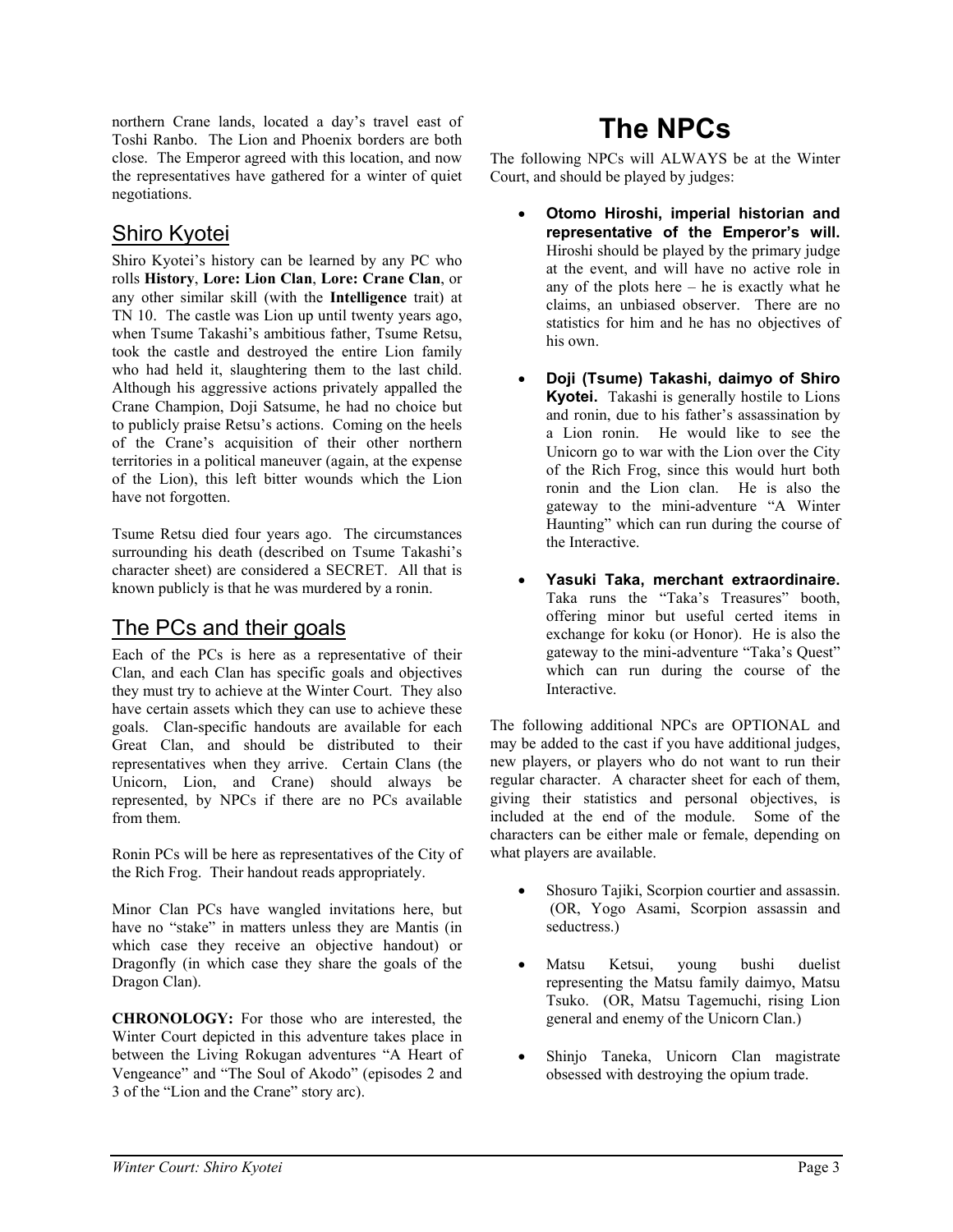- Isawa Tomo, the Phoenix Master of Water. (OR, Isawa Uona, the Phoenix Mistress of Air.)
- An ise zumi, Togashi Mitsu, here to observe the strange goings-on of these samurai, and perhaps to puncture their arrogance.
- Hida Rokotsu, a Crab bushi who is actually an agent for the Kolat.
- Takuhito, ronin ambassador from the City of the Rich Frog.
- Zurui, a clever and ruthless ambassador for the Mantis Clan.

## **Running the Adventure**

It is intended that the primary motive force in the Interactive will be the PCs pursuing their various Clan goals. Most of the session should consist of the PCs circulating around, interacting with each other, and negotiating.

However, in order to keep things interesting, a number of specific events can take place during the interactive. These are described below under "Timetable of Events." There will also be the possibility for some of the PCs to purchase items from Yasuki Taka, and to go on mini-adventure on the behalf of Taka and Tsume Takashi. This is described under their NPC handouts and in "A Winter Haunting" and "Taka's Quest."

The primary judge (playing Otomo Hiroshi) should keep tabs on as much of the event as possible, and interject timeline events as seems appropriate to liven things up.

## **Booth: Taka's Treasures**

Yasuki Taka, the enterprising Crab merchant, has managed (against all expectations) to wangle an invitation to Shiro Kyotei. He regards this as a splendid opportunity to make a few koku, and perhaps get some help with a little task he has in mind…

Taka can sell the following certed items to PCs. He will sell them for money, or will give them out in exchange for performing his mission ("Taka's Quest"). Customers must pay for each item on their own (no pooling of resources), although they are free to buy items and then give them to other PCs. Taka may choose to offer a 1-koku discount to PCs whose actions or background makes him favorable to them (such as

Crab PCs, PCs with Allies in the Yasuki family, and so forth).

Taka is also seeking a few energetic samurai to perform a personal (and, perhaps, slightly illegal) service on his behalf. He will pay such samurai with a free gift of one of the items on the list. He will make this offer to any samurai who seems hesitant to pay the prices for his items, or who strikes him as someone who could be useful on the expedition.

#### **Items:**

Epigrams of Shinsei (1 koku, total of 10) Good-luck Tokens (2 koku, total of 8) Fine-quality Fans (3 koku, total of 4) Crystal Broaches (3 koku, total of 3) Pouch of Jade Powder (3 koku, total of 6) Excellent Puzzle Box (4 koku, total of 2) Jade-tipped Arrows (4 koku each, total of 12) Crystal-tipped Arrows (5 koku each, total of 8) Gaijin Spyglass (16 koku, total of 1) Excellent Pony (18 koku, total of 2) Jade-Edged Knife (26 koku, total of 1) Fine Light Armor (40 koku, total of 1)

Once Taka has accumulated at least four PCs who can do his task, they should be dispatched on the miniadventure "Taka's Quest."

## **Timetable of Events**

#### 1. Opening Ceremony:

Once all the players are assembled, Otomo Hiroshi addresses the collected guests.

*"Greetings, honored samurai, and welcome to Shiro Kyotei. I am Otomo Hiroshi, Imperial Historian. We are here as the guests of the honorable Tsume Takashi, of the Doji family of the Crane Clan. We are all grateful, Tsume-sama, for the use of your fine castle this winter."* [Bow to Takashi.] *"You are all here at the command of the Son of Heaven, Emperor Hantei the 38th. The Divine Hantei has commanded you to gather here, away from the distractions of the larger Winter Courts, to settle your differences in peaceful negotiation. I am confident that when I write the history of this winter, it will be one of honor and enlightenment."* 

Once this speech is finished, the judge playing Hiroshi should briefly describe the rules and restrictions of the Interactive (including mentioning that there are miniadventures if the players can find them).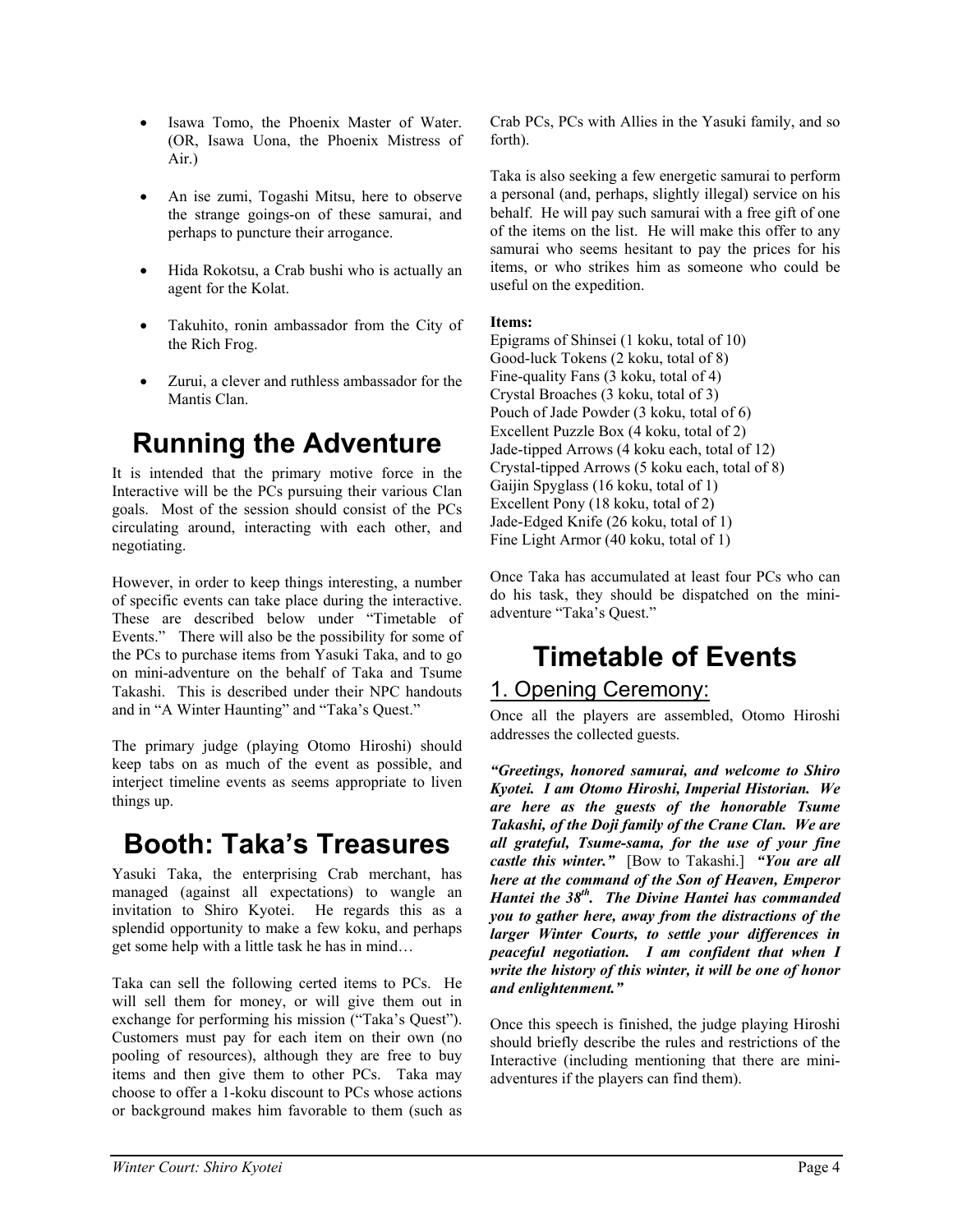Once the rules are explained, each player should pick up a copy of their appropriate Clan handout. Make sure players do not read the handouts of other Clans.

### 2. Contest of poetry

About an hour into the Interactive, have the judge playing Tsume Takashi make the following announcement:

*"Samurai, honored courtiers, guests of Shiro Kyotei. I trust you have been enjoying the winter so far?"* [Wait for assent.] *"It has been a profound honor to me to host so many samurai here in the name of the Emperor. I wish I might have something to commemorate this splendid winter. A gift to remember it by in later years. A poem, perhaps, that captures the spirit of this magnificent winter. A guest who could offer me such a poem would have my deepest gratitude."* 

Submissions for the poetry contest should be gathered up by the chief judge (Otomo Hiroshi). At the end of the Interactive, the judges should review all the submissions and agree on who receives the reward (the cert for the Calligraphy Set).

### 3. Tsume is in trouble

Halfway through the winter court (about two hours in), Tsume Takashi will encounter a problem. His secret (that his father was in debt to a Scorpion gambling house before his murder by a Lion-turned-geisha) will come into the hands of a PC at the court. (Otomo Hiroshi should choose a PC randomly, or select a PC who has had little to do up to that point). Takashi will have to do something to keep his secret hidden – bribe the PC, get some sort of countervailing blackmail on that PC, or else try to get the PC killed in a duel.

#### 4. The Mini-Adventures

Assuming Yasuki Taka is able to recruit at least four PCs to go on his mission, this mini-adventure should be run about halfway through the round.

If Tsume Takashi is able to collect at least three PCs to deal with his ghost problem, this mini-adventure should be run shortly after Taka's mission concludes.

A specific PC can only go on one mission, not both.

#### 5. Vengeance is mine (optional)

This plot device will require one additional player to run an NPC for part of the Interactive. Consult the character sheets of all participating PCs and see if any of them have a named Sworn Enemy. One of these Sworn Enemies will storm into the Winter Court near its end (during the last hour or two of the time slot). The Sworn Enemy brings with him/her a signed letter authorizing a duel.

The NPC will publicly "call out" the PC, proclaiming the reasons for their enmity and describing in great detail all the offenses (real or imagined) which the PC has committed. It is up to the PC whether or not to accept the duel, and if not, what sort of excuse to use. If the duel does take place, the Sworn Enemy should have statistics which make it an even fight (meaning that it comes down to die-rolls, unless someone manages to cheat).

The judges should adjudicate this event based on the PC involved.

6. Conclusion

At the end of the time slot, the judges should assess the results of the various PC and NPC interactions and decisions. The chief judge (Otomo Hiroshi) should then assemble all the PCs, inform them of any publicly visible results of the Winter Court, and have each Clan describe the public results of their negotiations.

The chief judge should also publicly announce any marriages (certed or between PCs) and, if possible, read out the certs for each marriage.

The judges should also privately collect the results of any secret negotiations or deals.

A summary of all results from Shiro Kyotei should be e-mailed to the Living Rokugan Campaign Administrator <youta@rollanet.org>.

## **Rewards and Consequences**

At the end of the Interactive, any PCs with Shadowlands Taint must make a Simple Earth roll with a TN of  $5 + (5 \times$  Taint Rank). If the roll is failed, the PC acquires one additional point of Taint.

All PCs who participate in the Interactive earn 2 XP. PCs who play through "Taka's Quest" or "A Winter Haunting" earn 1 additional XP. However, PCs who play "Taka's Quest" also lose 1 point of Honor (unless they are Yasuki, Mantis, or Daidoji) for going on a dubious "merchant's errand."